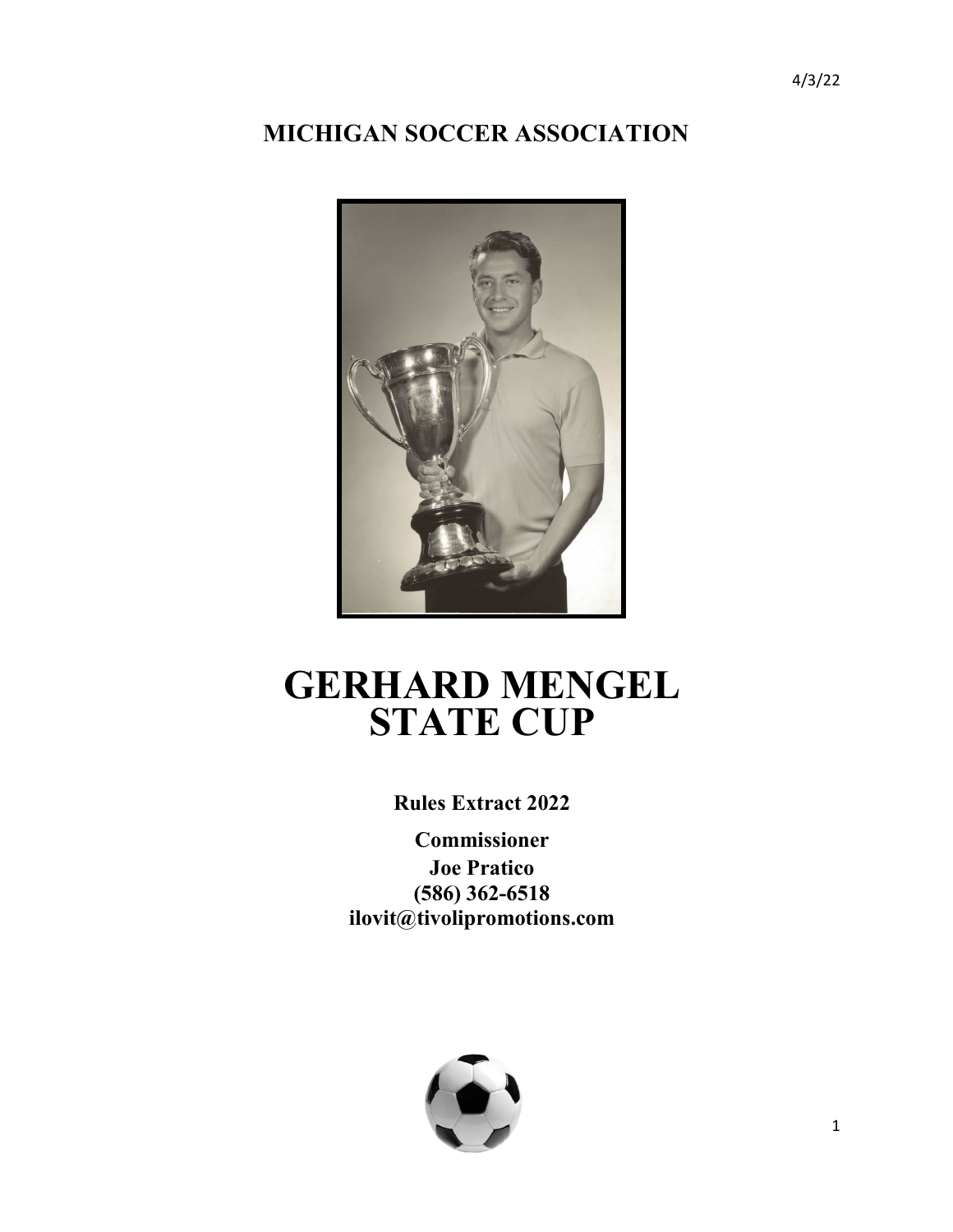#### **GERHARD MENGEL STATE CUP**

Since Gerhard Mengel joined his first club team in Michigan, he has devoted immeasurable time and effort to the growth and promotion of the game of soccer. His contributions are many at the State, Regional and National levels.

As a player, Gerhard represented Michigan in many All-Star games. In 1962, as a player/coach of the Carpathia Kickers, Gerhard helped bring home Michigan's first United States Soccer Federation (USSF) National Championship. Under his administration, The Chaldean Arsenal won the National Amateur Cup again in 1999 and 2000.

He pioneered soccer in the Flint area by co-founding its first amateur league, youth summer league and local referee association and served in various capacities in these organizations.

As an All-Star and Select Team coach, he regularly traveled 60 miles several times a week to fulfill his commitments while continuing to play and coach his own "Yankees".

A respected referee, Gerhard could be relied upon to bring a difficult match to an uneventful conclusion. He frequently traveled hundreds of miles as a referee instructor to teach "The Laws" to the State's outlying districts, often being the first voice of authority to reach those areas. He effectively developed and trained referees.

Upon becoming State Registrar in 1978, Gerhard established a network of deputies across the state, which efficiently managed the process of registering players in spite of the everincreasing numbers. He attended all league registration meetings. His success in drawing unaffiliated teams and leagues into the Michigan Soccer Association (MSA) has been, without question, a most important contributor to the growth of the organization.

After 19 years of service as State Registrar, Gerhard was elected to President of the MSA in 1997, a position he held for 14 years.

For fourteen years, Gerhard managed the cup competitions administered by MSA including the National Cups, the Tournament of Champions, and the State Challenge Cup. He also served the United States Adult Soccer Association (USASA) for fifteen years as the National Regional Cup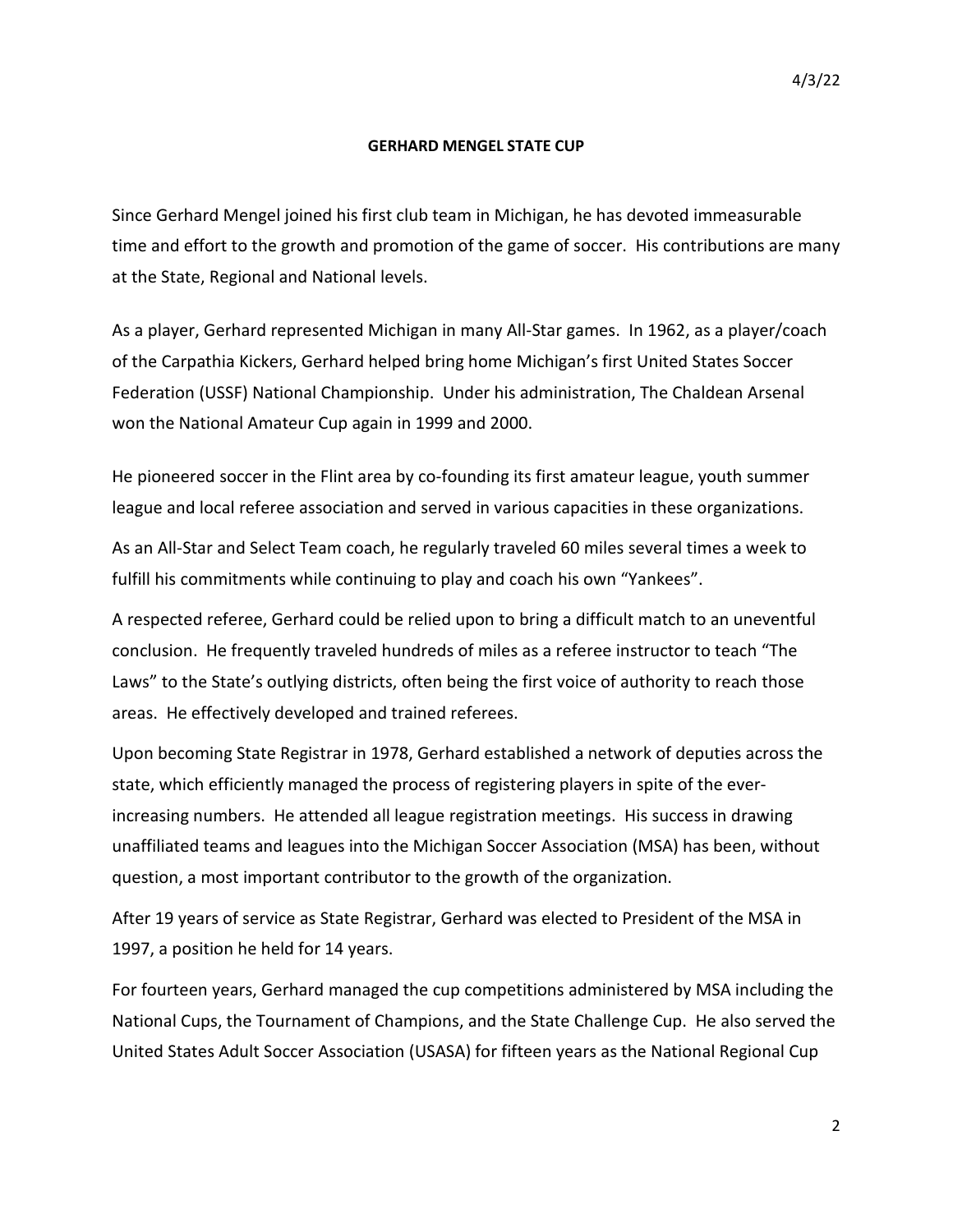Commissioner from 1982 until 1997, at which time he was appointed National Chairman of the National Cups Committee.

In 1988 through 1989 Gerhard served on the USSF's Competitions Committee. He was appointed again in 1997 and sat on that committee until it was disbanded by USSF. In 1998 he was named to the USSF Open Cup Competitions Committee. In 2002 he was appointed to the USSF's Lamar Hunt Men's Open Cup Committee.

His work and commitment to any position or task he was asked to undertake is recognized by the governing bodies of soccer in the United States. Whether at the state, regional or national level, he is respected and esteemed for his contributions.

In 2004 recognizing his dedication and service as a player, league administrator, coach, referee, and state administrator, the Michigan Soccer Association renamed the Michigan Challenge Cup in his honor, the Gerhard Mengel State Cup.

The same year, the USASA designated the National's Men's Over 30 Cup as the Gerhard Mengel National Cup.

The USSF awarded Gerhard its Werner Fricker Builder's Award at the 2005 AGM. This award honored is efforts in growing the game at the state, regional and national levels. This award is one of the United States' most prestigious awards in soccer.

At the 2006 AGM, the USASA inducted Gerhard Mengel into its Hall of Fame acknowledging his work for the adult soccer player.

His greatest honor was the awarding of Life Membership by the United States Soccer Federation at its 2010 AGM.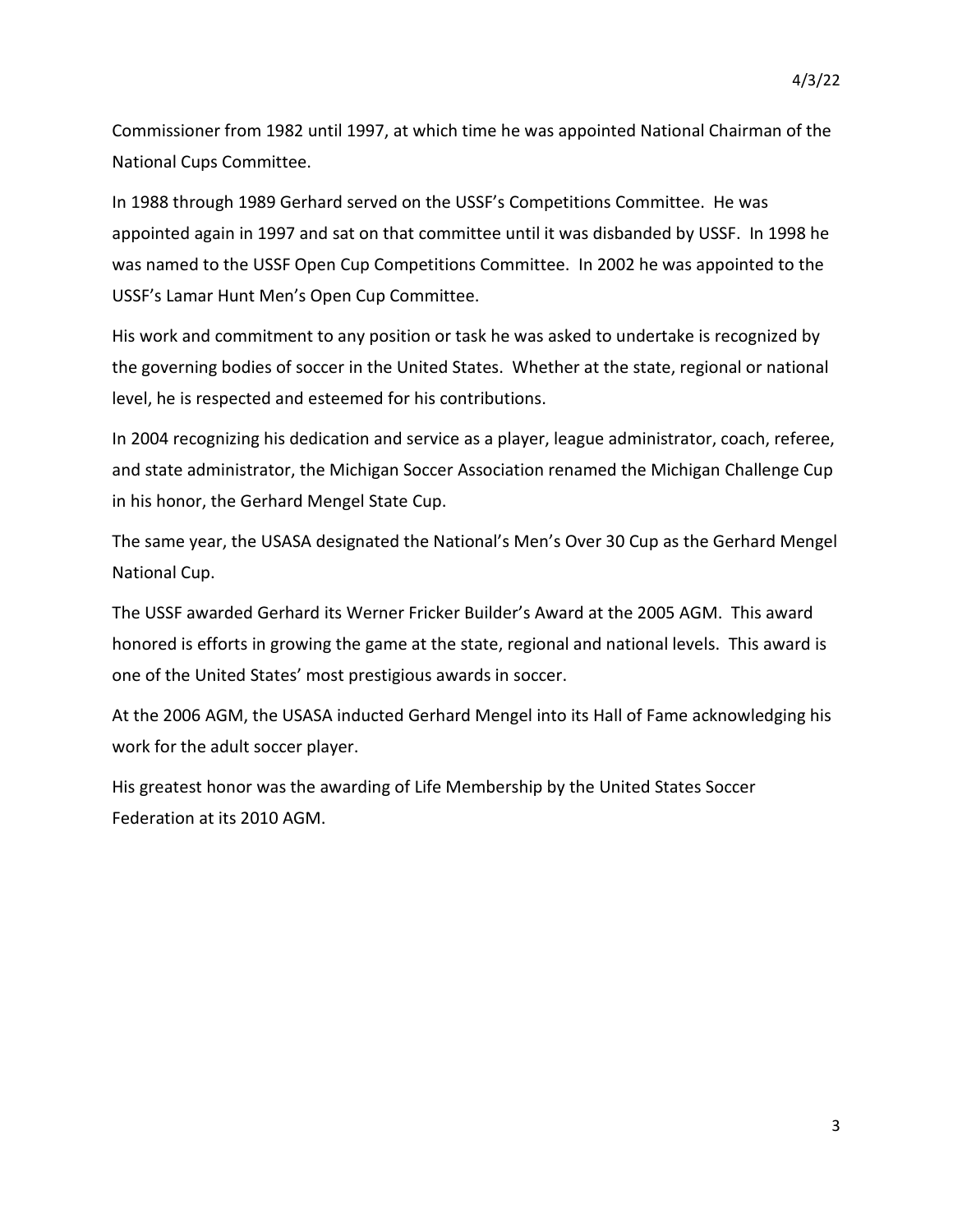#### **CHAPTER 2**

#### **BY-LAWS**

#### 2.3.2 BOARD OF DIRECTORS

C. Board of Directors Duties

The Board of Directors shall have the duty to:

9. Annually conduct the Gerhard Mengel State Cup (GMSC) for the MSA membership.

#### **3.2 GAME RULES**

#### 3.2.1 THE LAWS OF THE GAME

All games played by MSA affiliated teams shall be conducted under the rules as published by FIFA in its "The Laws of the Game", most recent English edition, with modifications as mandated by the USASA or its Affiliates.

#### 3.2.2 PLAYER IDENTIFICATION

Players, coaches and team administrators participating in an MSA competition or affiliate competition shall possess an MSA-approved ID cards, which shall be submitted to the referee prior to the game and remain in the referee's possession throughout the game

#### 3.2.3 RULES OF COMPETITION

State, Regional, or nationally recognized competition sponsored by the Michigan Soccer Association shall be administered in the following manner:

A. Team roster

One hour prior to any game, each team shall present to the referee, the opposing team and a representative of the competition committee, a roster listing its eleven (11) eligible starting players, one of whom must be the goalkeeper, and seven (7) substitutes.

B. Uniforms

The home team shall be required to change its uniform at the discretion of the referee.

#### **STATE AND MSA ADMINISTERED COMPETITIONS**

- 3.3.1 GERHARD MENGEL STATE CUP
	- A. The Association shall annually conduct the competition for the Gerhard Mengel State Cup (GMSC) as a single game elimination competition.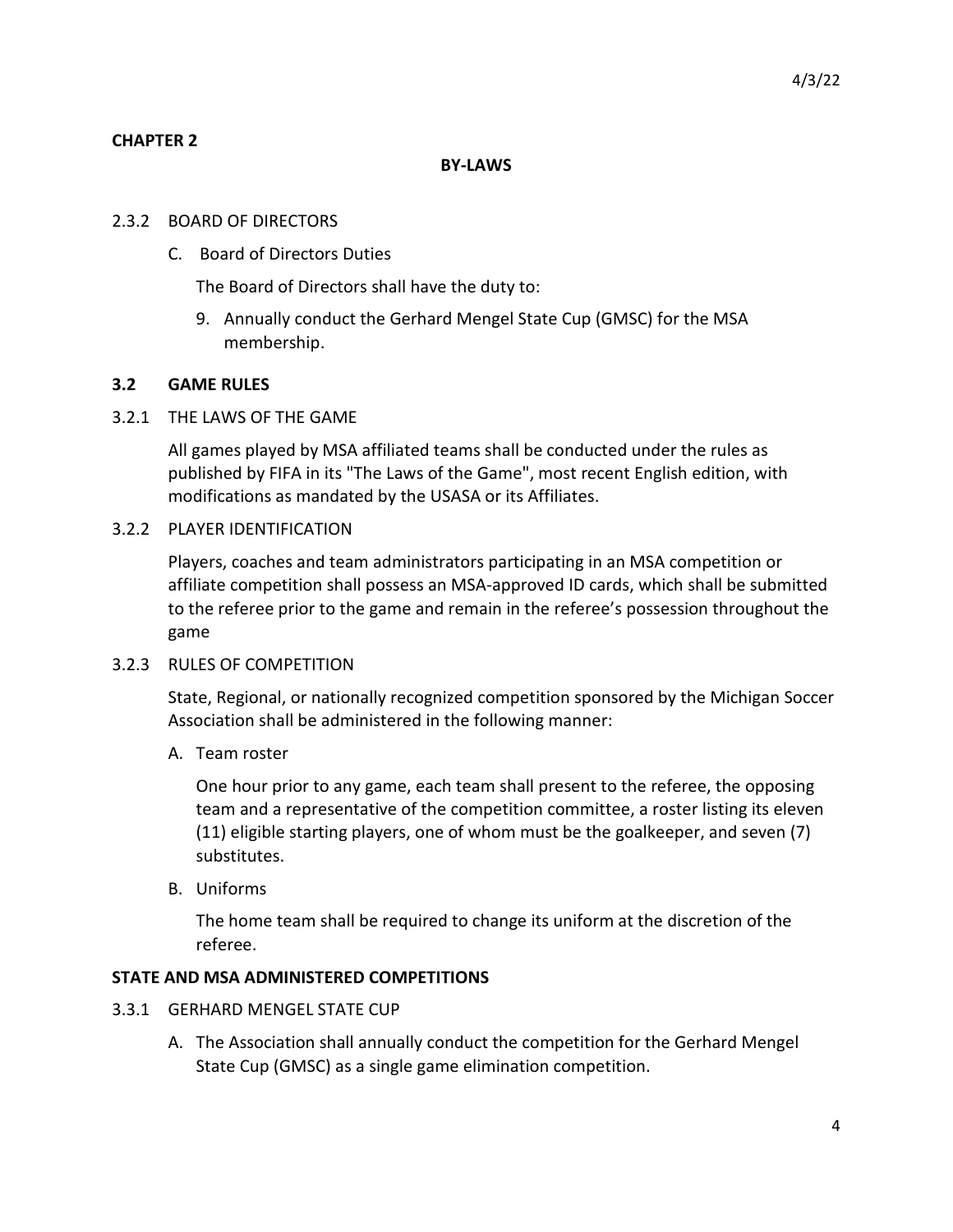- B. This competition shall be open to men and women teams affiliated with the Association.
- C. A minimum of four (4) teams in each category shall be required to form a division of the competition.
- D. National Cup games shall take priority over State Cup games, which shall take priority over League games.

#### 3.3.9 TROPHIES

The finalists shall receive a team award and individual awards not to exceed 18 in number at a cost determined by the Board.

#### 3.3.10 AUTHORITY

The Cup Commissioner shall be appointed by the Association President and shall have the responsibility and authority to conduct these competitions.

#### 3.3.11 NOTICE AND ENTRY

- A. Applications for Cup entry shall be distributed to all Members and Affiliates within ninety (90) days of the AGM.
- B. Those teams wishing to enter the GMSC will have at least fifteen (15) days to return their applications and, if applicable, entry fees to the Cup Commissioner.

#### 3.3.12 CUPS

- A. The competitions shall be played in a tournament format, depending on the number of entries, with the venue to be determined by the Cup Commissioner.
- B. All Michigan Cup competitions shall be completed in a timely manner to meet regional or national deadlines, if applicable.
- C. The Commissioner in charge of the competition shall conduct a draw in front of the MSA Board prior to the competition, to determine the pairings and the game times for the competition. Any necessary byes shall be given in the first round.
- D. For replayed or rescheduled games, both team managers must agree on the time and venue. If no agreement can be reached, the Commissioner of the competition shall have the authority to set the time and place for 2:00 PM on Sunday, unless he/she has valid reasons to differ from this schedule, with seven (7) days notice given to both teams.

#### 3.3.13 MANAGEMENT

A. Control and management of the competition shall be vested in a Cups Commissioner appointed by the President with the consent of the Board.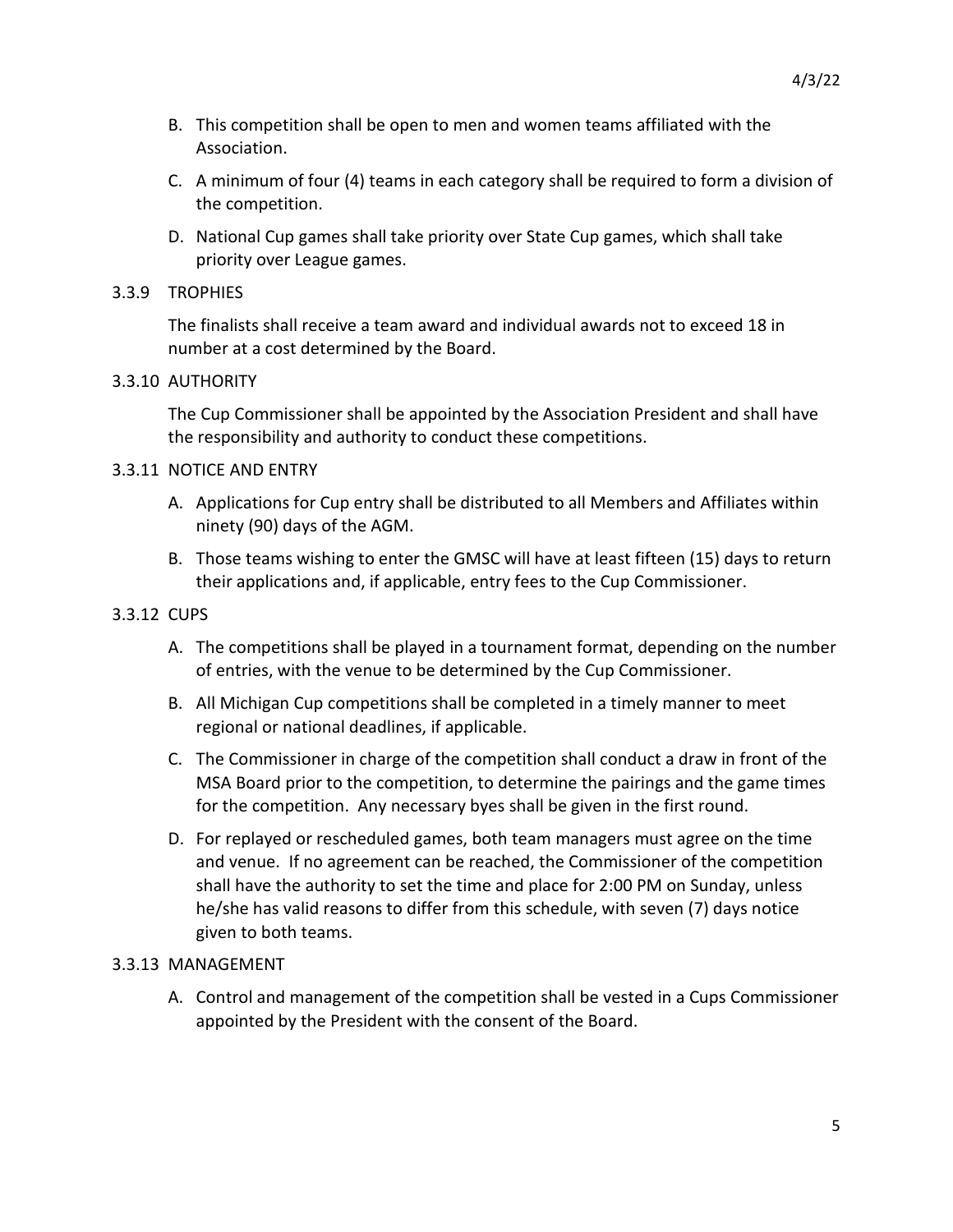- B. The Commissioner shall have the authority to suspend a player or fine and/or disqualify a team for violating any rule of this competition, or of the Association, or of the rules of the USASA, or "The Laws of the Game" as published by FIFA.
- C. All Referee and Game Reports shall be mailed to the respective Commissioner on the day of the game.
- D. The Commissioner shall notify the SRA when a referee assigned to a Cup game does not comply with Section 3.3.21.
- E. Teams which have been disqualified from a MSA sponsored or administered competition for cause shall be assessed a fine and the cost of referee fees, if any, and shall be excluded from participation in that competition in the following season.
- F. Game Reports shall include the final score, names of all goal scorers, and time of each goal, names of any players cautioned or sent off, injuries that occurred, estimated attendance, and any unusual incident or behavior on the part of those in attendance.
- G. Fees and fines must be paid with a cashier's check, money order, or League check made payable to the MSA.

#### 3.3.14 GAME SUSPENSIONS

- A. Only a referee shall have the authority to suspend a GMSC match or National Cup match. In the event of a suspension, the referee does not have the authority to declare a winner.
- B. If a game is suspended due to acts of nature, the Cup Commissioner shall reschedule the match.
- C. If a game is suspended for any reason other than an act of nature, the Cup Commissioner may disqualify a team from the competition unless the team management can prove that the cause for the suspension was beyond their control.
- D. The Cup Commissioner and the competing teams shall be notified not less than 96 hours (4 days) before the scheduled game time of a change in field location or kickoff time. This will allow the Cup Commissioner the option to reschedule the game in the event of a conflict with other competitions or to disqualify the team requesting the change.
- E. Disposition of suspended or appealed matches shall be made within seventy-two (72) hours of the end of the match by the Commissioner, who may either award the games, order them rescheduled, or disqualify the involved team(s).
- F. Rescheduled games shall be played with the same players rostered for the original game.

#### 3.3.15 FIELDS AND EQUIPMENT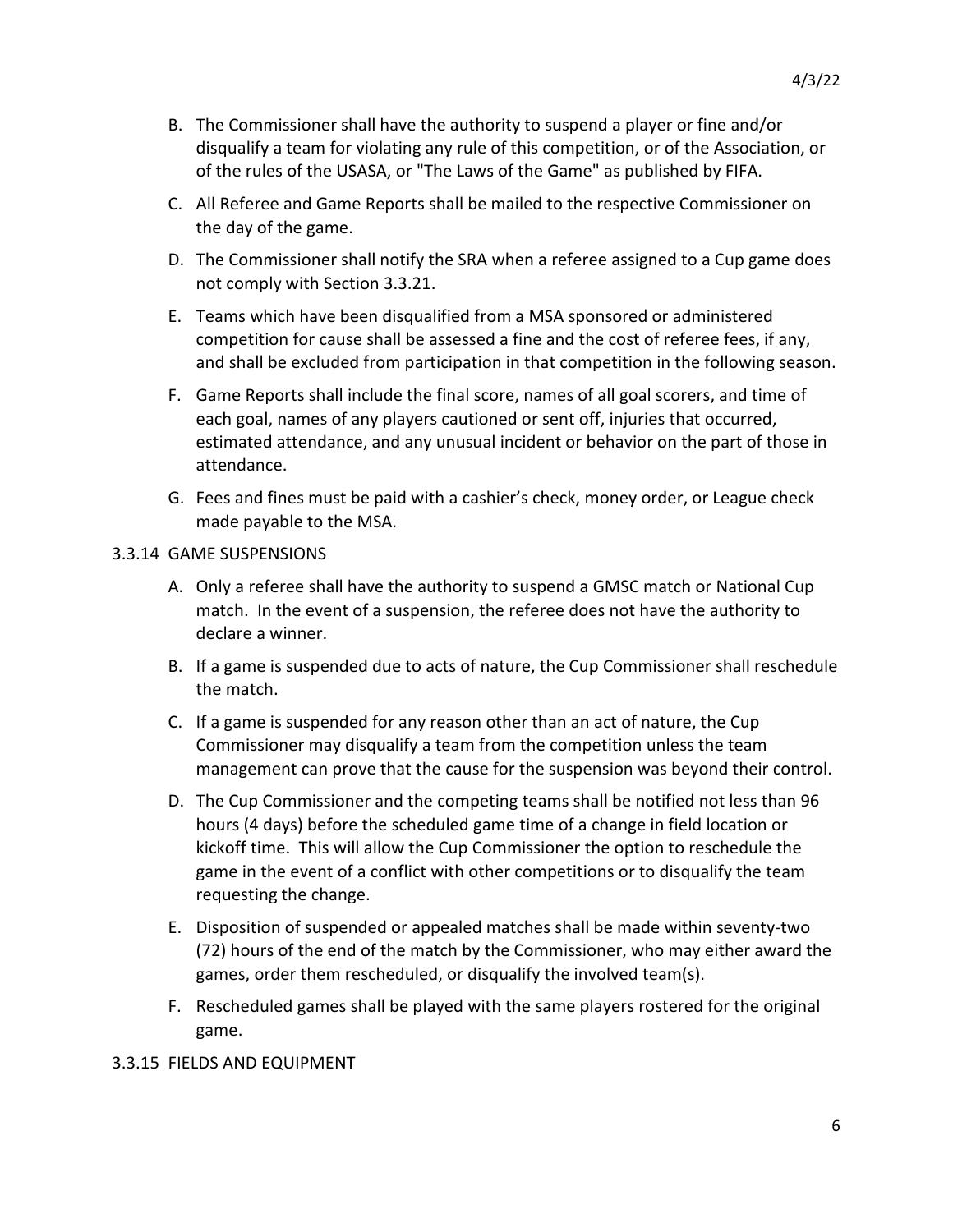- A. Wherever possible, Cup matches shall be played on enclosed fields.
- B. If the MSA is hosting the competition, the site shall be provided by the MSA.
- C. If the MSA is not hosting the competition, the home team shall be responsible for providing a suitable field with nets and game balls acceptable to the referee.
- D. The Referee shall settle disagreements regarding the field, its equipment, or the ball.
- E. If the game Referee reports that the home team failed to meet the requirements outlined in Section 3.3.15(C), the team may be disqualified from the competition at the discretion of the Cup Commissioner.

#### 3.3.16 ORDER

- A. Each team will be responsible for its conduct on the field and adjacent areas. No one will be permitted behind the goal lines within the penalty area.
- B. If a game is terminated because of the misconduct of a team, its management, or its spectators, the Commissioner may fine and disqualify the guilty teams from the competition.

#### 3.3.17 GATE RECEIPTS AND REPORT

- A. If admission or donations for entry are taken, the home team shall furnish the ticket sellers and the visiting team the ticket takers. If the game is hosted by the Association, the Association shall furnish the ticket sellers and ticket takers.
- B. The receipts from any game in this competition shall be disbursed in the following order:
	- 1. Ground and shower rental, if any
	- 2. Referee fees (for the cup game only)
	- 3. Ten per cent (10%) of the remainder to the MSA
	- 4. The amount remaining shall be evenly divided between the competing teams.
- C. A financial report of the game shall be filed with the Commissioner by the home team within seven (7) days of the game even if no receipts are taken, and may be filed with the game report on the day of the game.
	- 1. Unless the competition is hosted by the MSA, State and local taxes, if any, are the responsibilities of the home team.
	- 2. Each Team shall be responsible for one-half of the game officials' fees.
	- 3. The fees for referee and assistant referees shall be paid the prevailing rate requested by their chapter of the State Referee Association.

3.3.18 LAWS OF THE GAME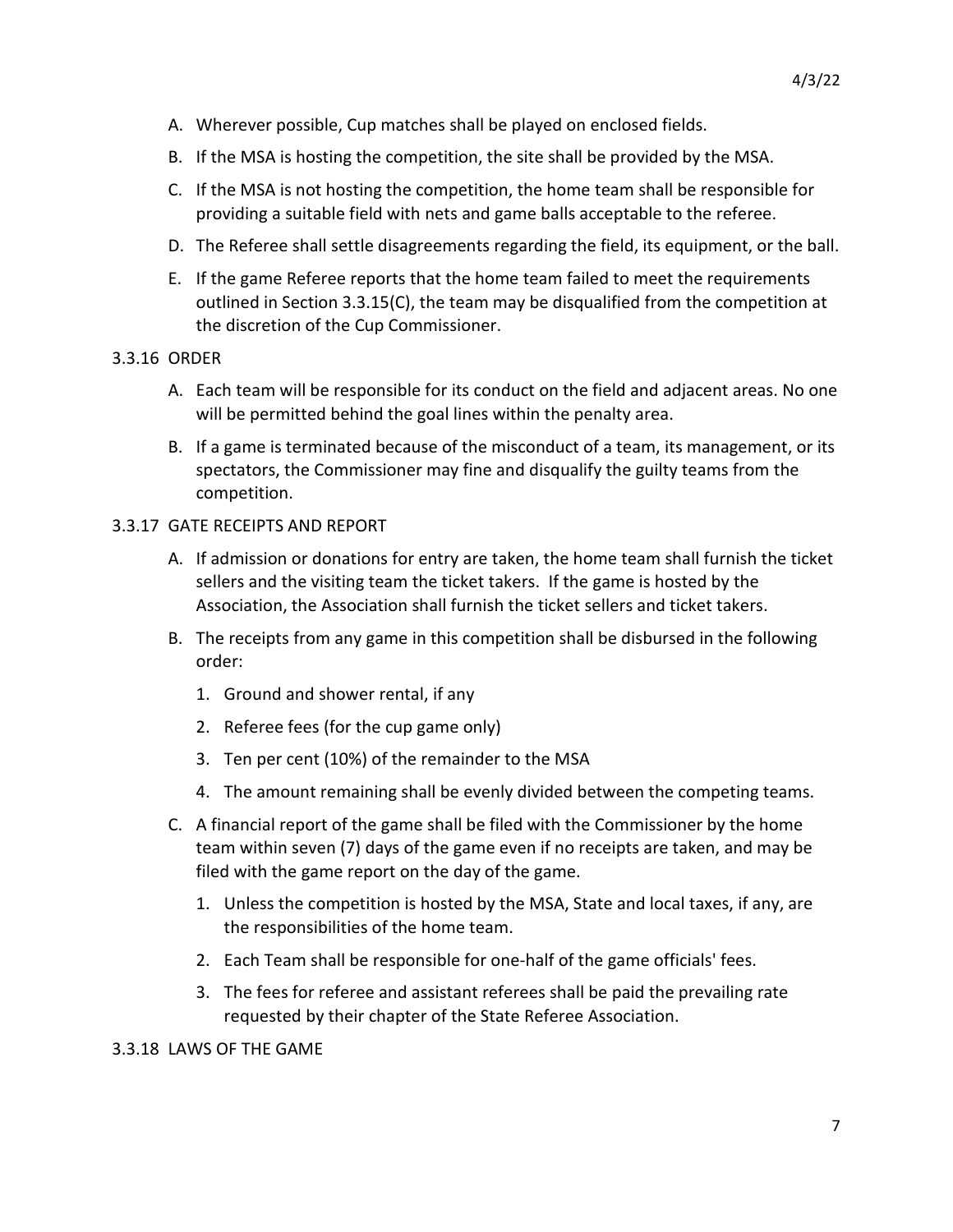Play in these competitions shall be governed by FIFA's "Laws of the Game" and the "Rules of the Competition" as published by the MSA.

#### 3.3.19 PLAYER ELIGIBILITY

- A. To be eligible to participate in the State, regional or National Cup competitions, a player shall be properly registered for his/her team as an amateur or as a professional as required by the Rules of the USASA and USSF.
- B. All players shall be registered with the State Registrar forty-eight (48) hours prior to any game in the competition, including registered players promoted from a second or reserve team of that competing team, unless the rules of competition provide otherwise.
- C. Team managers of quarterfinalists shall send to the Cup Commissioner, at least 48 hours before the original scheduled date of their games, a list of their eligible players. Single teams shall be entitled to list 25 players. Teams with a registered reserve team shall be entitled to 36 players.
- D. Teams in the "Over Thirty" and "Over Forty" Cup shall be entitled to list 35 players.
- E. The Cup Commissioner shall verify the eligibility of the rostered players with the State Registrar, and supply a copy of this list to the teams reaching the semi- finals and final.
- F. A player who has already participated in the GMSC or any National Cup competition during the current season shall not be eligible to play for another team in that same competition.
- G. A protest for playing an ineligible player shall be made to the Cup Commissioner within seventy-two (72) hours of the game. The protest shall include a certified check as provided in the rules of the competition, but not less than one hundred dollars (\$100.00). A copy of the protest shall be sent to the opposing team by the protester.
- H. A team proven to have used an ineligible player shall forfeit the game in question and be fined by the Commissioner. The forfeiture score shall be 3:0 in favor of the non-forfeiting team or goals scored by the non-forfeiting team, whichever is greater.

#### 3.3.20 PLAYER SEND OFF

A. A player, who has been sent off the field by the Referee for misconduct in a MSA sponsored competition, shall be suspended from the next two games his/her team is scheduled to play, whether these be league or cup games, but not counting friendly games his/her team is playing, or any games his/her team or league may schedule after the date the player was sent off.

A player who has been sent off the field by the Referee for a second cautionable offense resulting in an ejection shall be suspended from one game his/her team is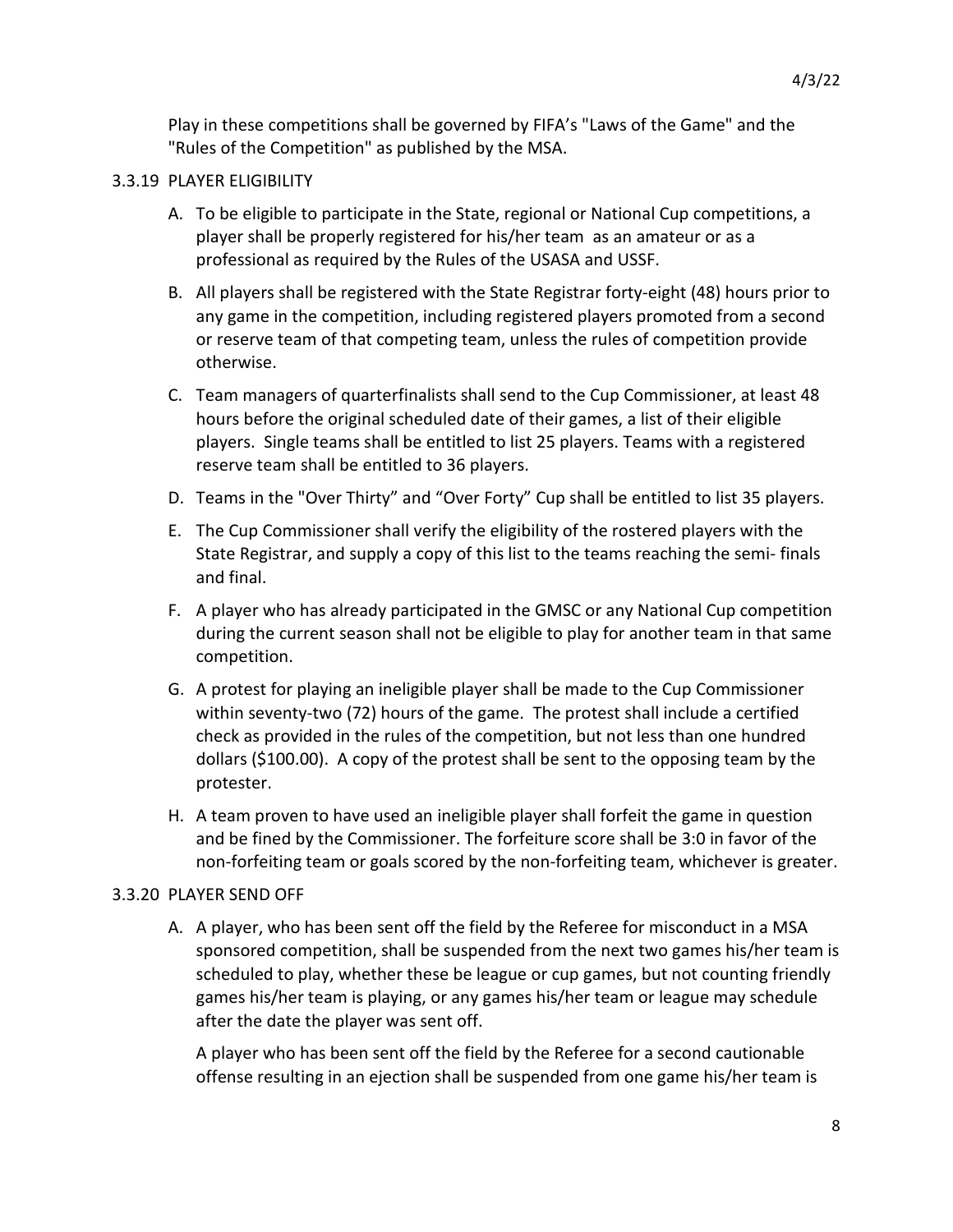scheduled to play whether it be a league or cup game, but not counting a friendly game his/her team is playing, or any game his/her team or league may schedule after the date the player was sent off.

- B. If the nature of the misconduct for which a player was sent off the field is of a more serious nature, the Commissioner or the MSA Executive Board shall have the authority to suspend the player for more than two games.
- C. Suspensions shall be made within seventy-two (72) hours of the infraction, and the Commissioner shall notify the player and his/her team manager, MSA Registrar, and his/her league of the decision within 72 hours of the date of the game in which the player had been sent off.
- D. Any player suspended for a period exceeding two (2) games shall have the right to appeal the suspension to the Appeals Committee of the Association within five (5) days from receipt of notice of his/her suspension.
- E. If the misconduct involves an assault on or abuse of the Referee or the Assistant Referees, and meets the criteria for referee assault and/or abuse as defined by the USSF, the case shall be governed by the Rules and Regulations of the MSA. The Referee's Report must be sent directly to the chairman of the State Referee Committee or the State Referee Administrator, who will forward a copy to the Cup Commissioner, the business office of the MSA, and the affiliated League(s) involved.
- F. The Cup Commissioner of an MSA administered competition shall have the authority to render a decision after concurring with two members of the Executive Board.

#### 3.3.21 REFEREE APPOINTMENTS

- A. Referee appointments shall be the function of the Referee Committee.
- B. Individuals who are presently, or have in the past two (2) years been members of either team, or anyone having a relationship with either of the competing teams shall not be eligible to officiate State or National Cup games as Referee or Assistant Referees.
- C. In games involving teams with different affiliations, every effort should be made to secure the Referee and Assistants from Referee's Associations other than those affiliated with the competing teams.
- D. In the absence of a referee or assistant referee, the two competing teams may agree in writing, certified by their signatures, upon a Referee who shall officiate the game. The agreed-upon Referee may not be removed until the game is completed.

#### **3.4 REGION II TOURNAMENT OF CHAMPIONS**

A. The Michigan representatives to the Region II Tournament of Champions shall be determined by the Association based on performance in the Gerhard Mengel State Cup or National competitions in their respective competition divisions.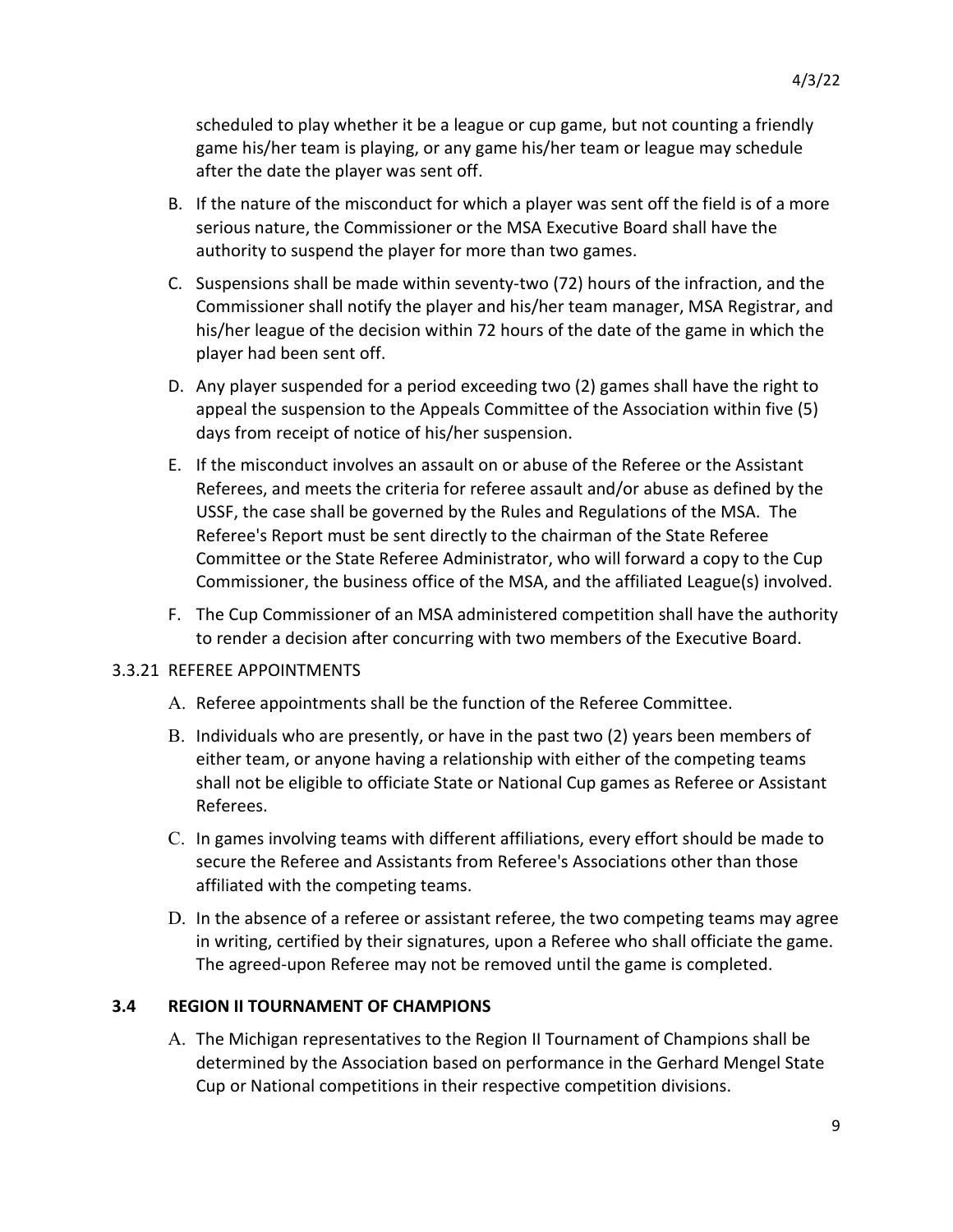- B. In the event a team declines to attend the Region II Tournament of Champions competition, the Association based on performance in the Gerhard Mengel State Cup or National competitions in their respective competition may choose an alternative.
- **C.** If no competition is held in a division of the Gerhard Mengel State Cup, the Association may select a league competition winner to be the MSA representative to the Region II Tournament of Champions.

#### **3.5 DISCIPLINARY HEARINGS**

Disciplinary matters arising out of the competitions under the direct jurisdiction of the Association shall be administered by the respective Cup Commissioner and shall be governed by the Disciplinary Procedure set forth in the Policies and procedures of these rules.

#### **CHAPTER 5 SEEDING AND ALLOCATION OF BYES IN CUP COMPETITIONS**

#### **5. Policy Governing Seeding and Allocation of Byes in Cup Competitions**

#### **5.1. National Cup Competitions**

- A. The following teams shall be seeded in separate brackets and/or receive a bye where applicable:
	- 1. The Michigan Champion of last year's National Cup competition
	- 2. The Champion of the Gerhard Mengel State Cup
	- 3. If the brackets of the competition permit, the runner-up from 5.1.A(1) and 5.1.A(2) may also be seeded.

#### **5.2. Gerhard Mengel State Cup**

- A. The Commissioner of the Gerhard Mengel State Cup is authorized to seed the top teams in brackets. The seeded team shall be the champion of an affiliated league.
- B. If a bye occurs in the first round, only the winner of the previous year's GMSC shall be entitled to the bye.

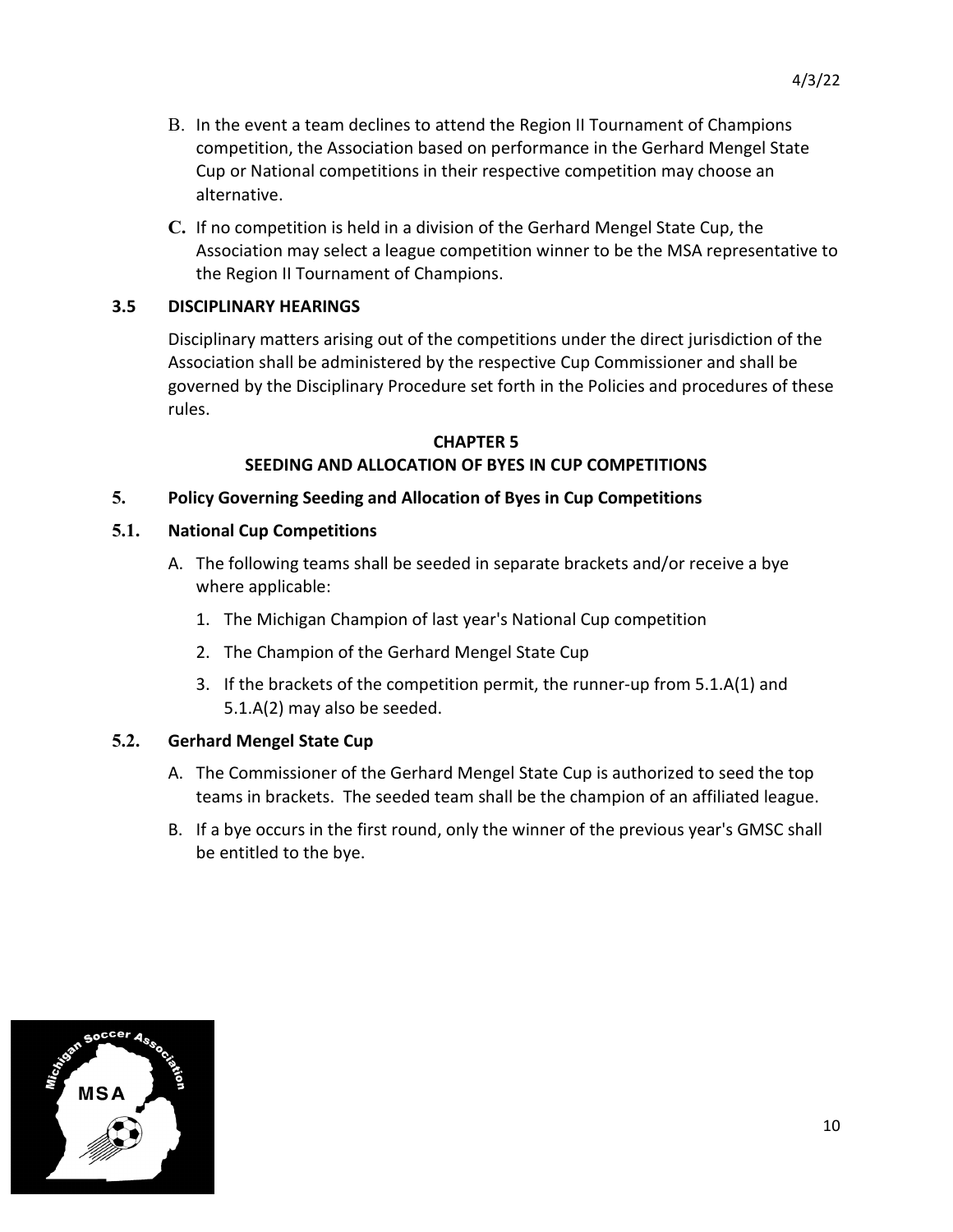#### 4/3/22

### *The Michigan Soccer Association*

*is proud to host*

## *THE GERHARD MENGEL STATE CUP.*

*Most of us start out playing soccer as a means of fun and recreation. But somewhere along the way, in the midst of all the fun, we realize that soccer can often be a metaphor for achieving success in life, because of the lessons it teaches us about life.* 

*It teaches us about being a part of a team, the importance of working together to accomplish a common goal. We learn to shoulder personal responsibility, and how to cope with defeat and failure. It teaches how to remain focused on a task for the period of time required to achieve it. We learn about consistency and concentration, how to overcome weaknesses, and go beyond our limits.* 

*And it reminds us that no matter how "young" we are….*

*Soccer…your game for life.*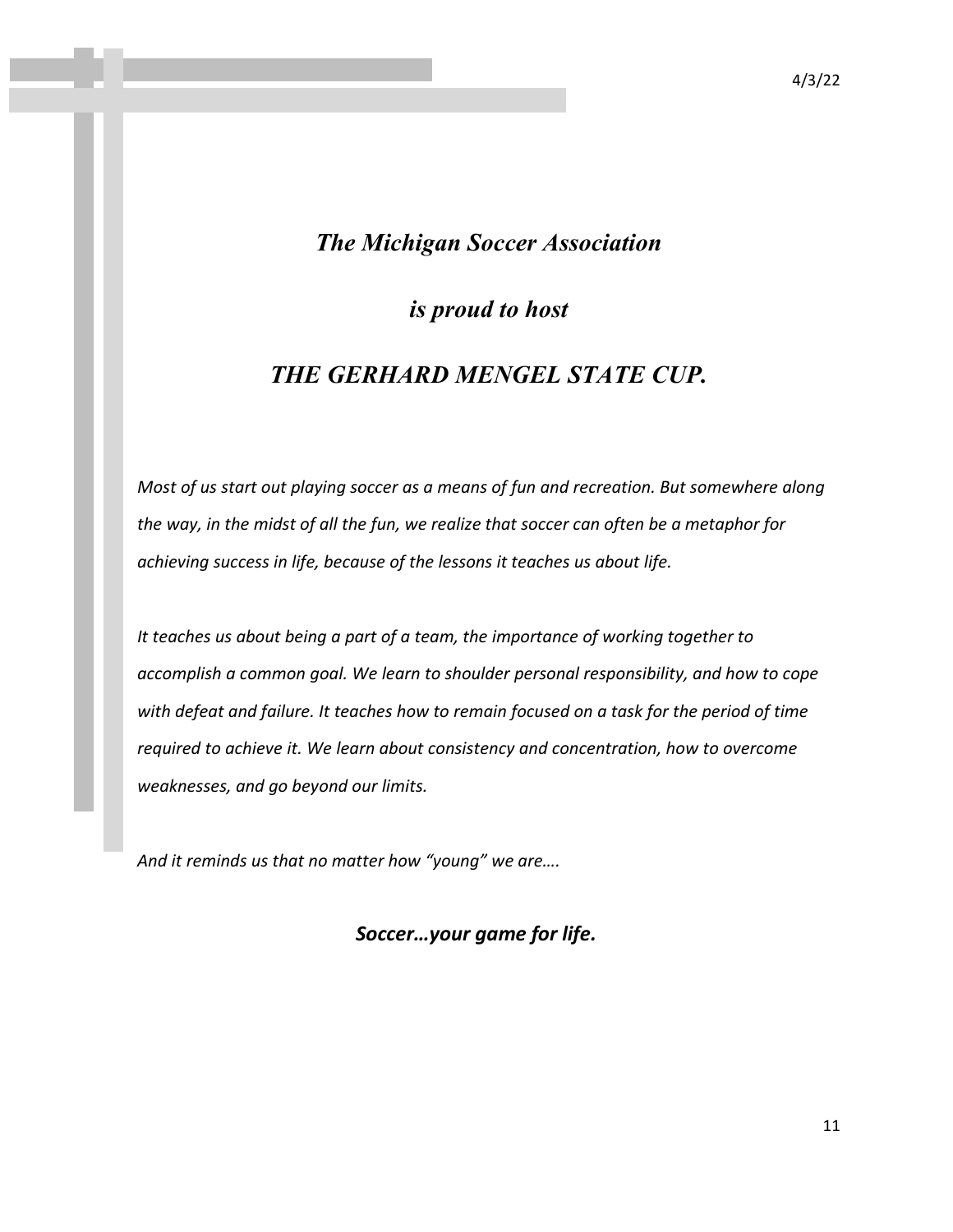## **MICHIGAN SOCCER ASSOCIATION**

#### **Board of Directors**

David Altesleben, President

Elma Riely, Vice President

Dyann Pugliese, Business Administrator

Mike Brennan, Treasurer

Mike Walters, Registrar

Nick Radu, Past President

Gerhard Mengel, Past President

Ryan Okerstrom, Director

Craig Beebee, Director

Mehmed Muhremovic

Rick Cook, Director

Harold Kirkwood, State Coach

Carlos Folino, State Referee Administrator

## **Members and Affiliates**

Ann Arbor Premier League Ann Arbor Soccer Association Blossomland Soccer League Great Lakes Women's Soccer League Kalamazoo Area Soccer League Michiana Elite Soccer League Michigan Premier Soccer League Michigan United Soccer League Midland Soccer Club Adult Program